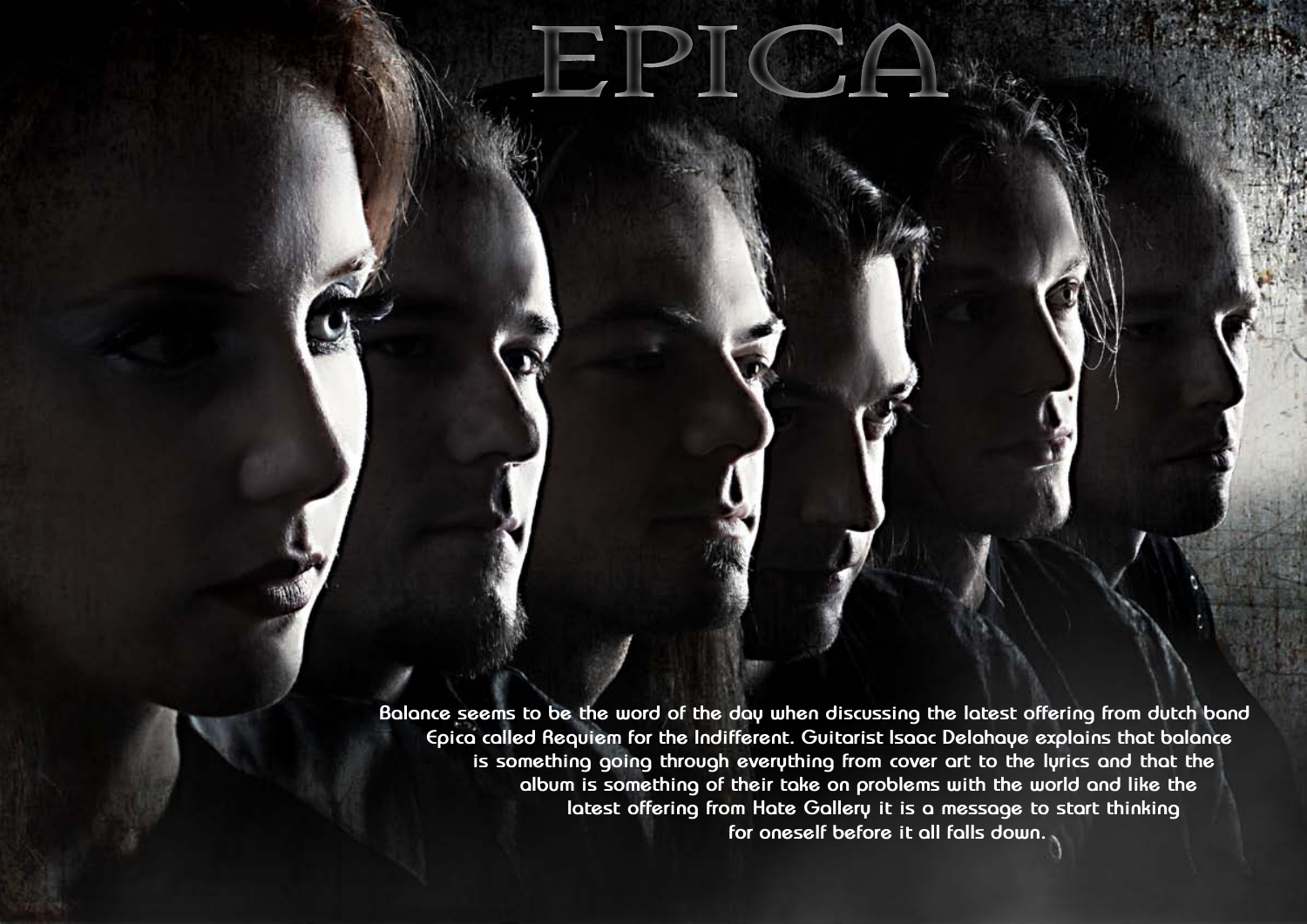

written by daniel källmalm photo: heilemania (s. heilemann) published on: 17/2-2012

Epica is a band that has been constantly growing and have gotten bigger and bigger during their time with Nuclear Blast and therefore it would not be that strange that Isaac Delahaye is currently along with his mates working on

soon to be undertaking and of very adequate if you want to ask that it is difficult to find a place to course also handling the massive promotional duties of a band of Epica's stature. They have done a short tour visiting places for promotional work, places like London, Amsterdam, Milan and some other european cities, but nothing in my neighbourhood of Scandinavia that was too complicated to plan which is why we

questions.

planning the tour that they are phone call, which of course is much stuff going on in the music had to make due with a simple it, editors note) where there is so it is much more catchy and so far the reviews are pretty good so I think it was a good move for us. Isaac explains that it was also refreshing to change the way they worked, not to do all the little details before the vocals came in as he felt that they were getting into some kind of Dream Theater syndrome (that's what he calls Epica last. - So it is much more vocals oriented and therefore we think

There is no doubt that "Requiem for the Indifferent" amasses a lot of work for the band, something that we'll have time to get back to later, now let us first start looking at the album. It is in Isaacs words a big brother of its predecessor "Design the Universe" in the way that they see it as better than predecessor. "Design the Universe" was by many seen as a masterpiece which is a word Isaac prefers not to use in relation to that album but explains that the press hailed it as a very influential album, and the band has continued along the same path this time but with the difference that they have tried to make it more diverse and more dynamic

than before.

- I think "Design the Universe" was really bombastic, lots of orchestration and therefore the really heavy stuff kind of got lost maybe in too many details on top, this time if something is really heavy you'll definitely hear it. Another difference was that Simone (Simons) was involved much earlier in the process this time, as they have earlier written all and saved the vocals for last but this time was different. This time they wrote the basic song structures before working on the vocals and finally added all the details that make up the music of

> like the guys who did something lance and not just wanting eve- on the album. And this is a situation that has more wisely, to find a good ba-

- You can't have a perfect world but lets do something about it

put the vocals. I must admit that I have never seen that with Dream Theater as their music has always felt complex but logical to me, although there is sometimes very much going on in the music from Dream Theater and the same can be said about the music of Epica according to Isaac, and it was becoming something of a problem.

There is also the financial system in northern Africa, if they rything all the time. Sure Isaac that completely lacks any sense and balance and the fact that people always keeps wanting everything without any regard for consequences, the lyrics span this but the core of the message is that many people are very greedy, very selfish and shows absolutely to come to an end just like the Look at what happened in the no respect for other people. And those who have the money seems to be a very select few in relation to the rest of the world and some of them might be dictators or other who does no good.

- I don't want to compare us to Dream Theater but it was getting kind of similar so we had to do something about that. Basically the word I like to use for the whole album is balance, not only because also concerning the lyrics like everything seems more in balance than before.

## **Concepts**

The lyrics are not conceptual in the nature that the album tells a story but they are connected in lyrical content and once again Isaac goes on about the word balance as he points out that it nowadays seems that there is a general lack of balance in the world.

- We can't have a perfect world, we can't have peace love and happiness all the time so we're not saying that but it seems that nowadays there's a very select amount of people who have all the power, those who have all the money.

> wouldn't have revolted, then nothing would have happened and it would just had been the same with the dictators and all of that. If you don't do anything, nothing's going to change anyway.

financial bubble, Isaac explains Mexican Gulf with the *Deepwater*  that people have to start acting *Horizon* platform and the disaster acknowledges the fact that he is only human as well and asks who are they to say what is right and what is wrong but it is a way of pointing out that there is something disturbingly wrong with the picture of the world today. in caused, there is a song of that



**http://www.epica.nl/**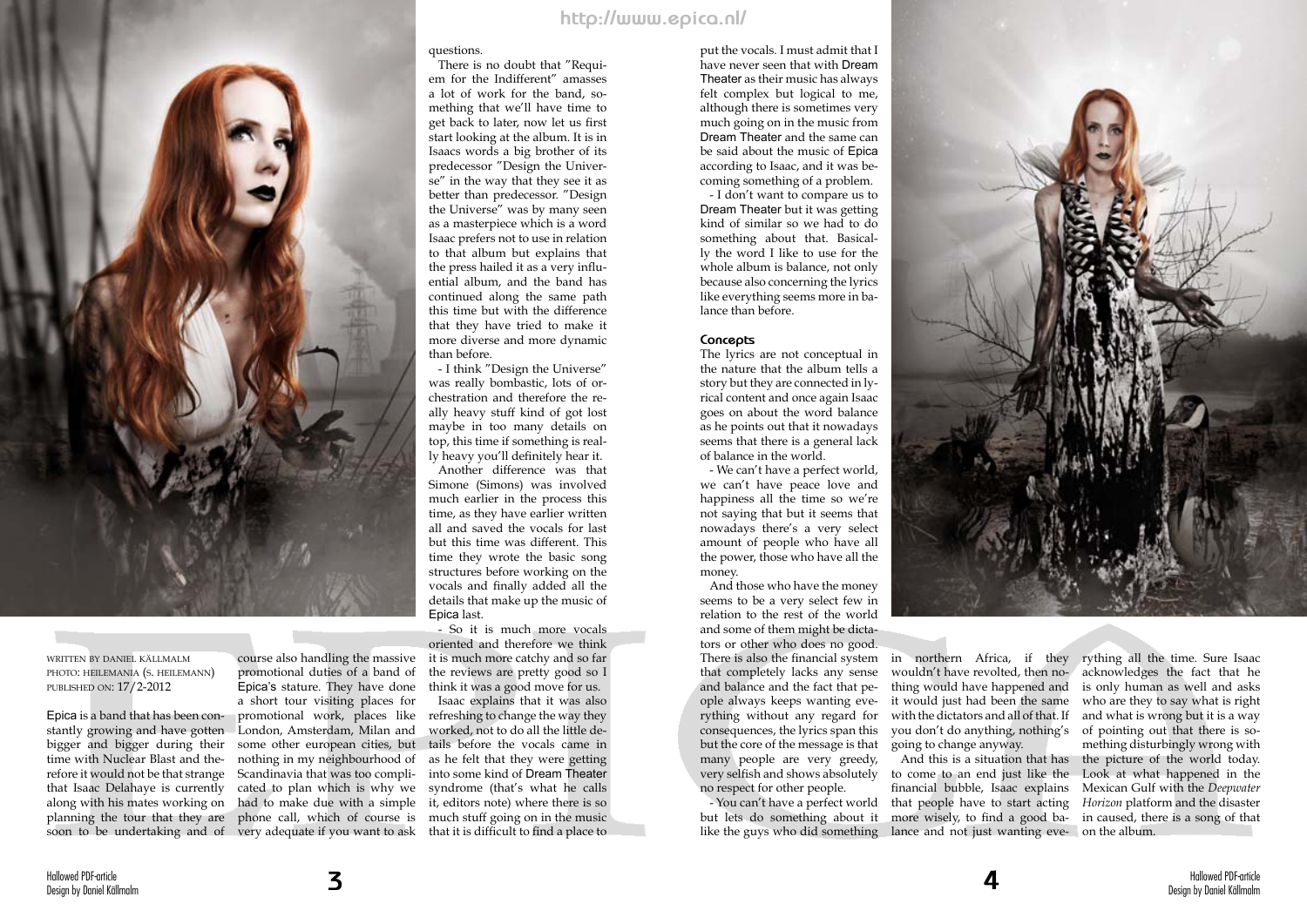Design by Daniel Källmalm

- The lyrics is about *Deepwater Horizon* the oil leaks which shows we are too greedy we want to much and in the end you get natural disasters and human failures and that's the big price you pay for it.

And normally we as ordinary human beings don't get to know of these big risks and the violations on nature before something goes horribly wrong like in this particular case and that is something Isaac finds a bit scary sometimes, because how many other platforms like *Deepwater Horizon* is out there? Was it the only one taking such risks? Are there more such potential disasters out there that we do not know about?

- It is the message to try to think for yourself so that other people don't fool you or play tricks on you so you always have to be open-minded and not always believe what other people say. Which is something that is not always easy but just keep your eyes and ears open.

## **Reception**

Such big subjects might appear a bit overwhelming to some people, but Isaac has so far only seen and heard positive feedback on "Requiem for the Indifferent". He does acknowledge however that it is an album that might be a bit overwhelming if you only hear it once and then it may be difficult to really make heads or tales out of it.

- On Epica album and especial-

With the press positive there is some differences in that there are something for the band to be



has been seen in the feedback he **Teosing & Interest** But that is not something that has gotten so far, but there are

less grunts in the music and the order of songs is changed as well. - Because Epica makes albums and not songs so basically you need to hear the whole thing if you want to have a decent opinion about it, you should realise that it all fits into an album where it is not all like that. On previous albums we have started heavy then had a ballad in the middle with more mellow songs before getting to a climax at the end of the album, on this album we have two of these climaxes so basically the first six song until "Requiem for the Indifferent" is like the first lets say act and then the second one starts right after that and reaches its climax in S*erenade of Self Destruction*, the last song. But people seem to like the new approach and its still Epica so it is not that much different.

But the single is the most commercial track and a short catchy one at that which has made some fans go ask themselves what has happened to the band and saying that it is totally different without realising that it is a part of a whole and fits into a bigger picture.

The good critique for the album should be well deserved considering this is the album the band has worked the hardest on, not only Isaac who only does his second album with the band but the other guys of the band says the same. As the last album was well received the band had a little pressure to do something that at least equalled that album.

- It has been a very exhausting process because there's so much stuff going on and if you want to have every detail right then it is really time consuming, we really wanted to have the best album that we could possible make at this moment.

fans, the ones who are about to just a small part so the excitement as the guitars are in at least four and that is good according to sic is in many more layers than They did try a little different Youtube channel but at the same This is of course a simplified picture of how the music is built layers when recording them according to Isaac and Epica's muthose you might see on their it's made. And it is a unique way Isaac and as far as I have seen not some ideas from some of the fans band to try and develop further.



two albums you need to listen at least ten times to really get into the music, to get all the details because there's so much going on and a lot to comprehend at once.

 $1y$ 

band? I am not talking about the fair that you can get a sample bereally buy the album, can they? I am of course talking about the buy the album and how does it bum?

- It always exciting when your Isaac. about to release the album, both for us and for the fans as well. way of releasing a teaser for this time it is an indication on how These days with iTunes its a little tricky as there's already short band really want to anticipate the of a slow teasing process in gisamples of every song available album. They do have a single in ving out their music according to if you want to preorder the album on iTunes. So basically you release *Monopoly on Truth* in pie-many bands have done this befoalready have something like ten ces where you get a new piece re Epica. This has also triggered minutes of the new album online each week, kind of like a puzzle. and I guess its going to help the It is being released through the which might be something for the sales but it is also taking away the band's Youtube channel where magic of the album so its kind of double feeling.

pleased about, but what about program but it is a double edged same with orchestration, just to those who makes success for the sword I agree because it is only butterflies because they cannot fore buying but at the same time look, is it a buzz around the al- talking about Epica's album now it is very exciting to buy an album from hearing maybe one song or is gone nowadays. But people are

other services selling music files drums and bass. Then there's

album, something to make the *Storm the Sorrow* but they also do you get one layer at the time.

We should say that there are and then the next week there was

on the internet, not only Crapple's drums, bass, guitars and the the that so it was pretty interesting to - It started with only drums first layer which is only drums - For instance we released the then you had guys online who started to record guitars on top of

give the fans a little insight on how the music is built up and all the layers of which it consists.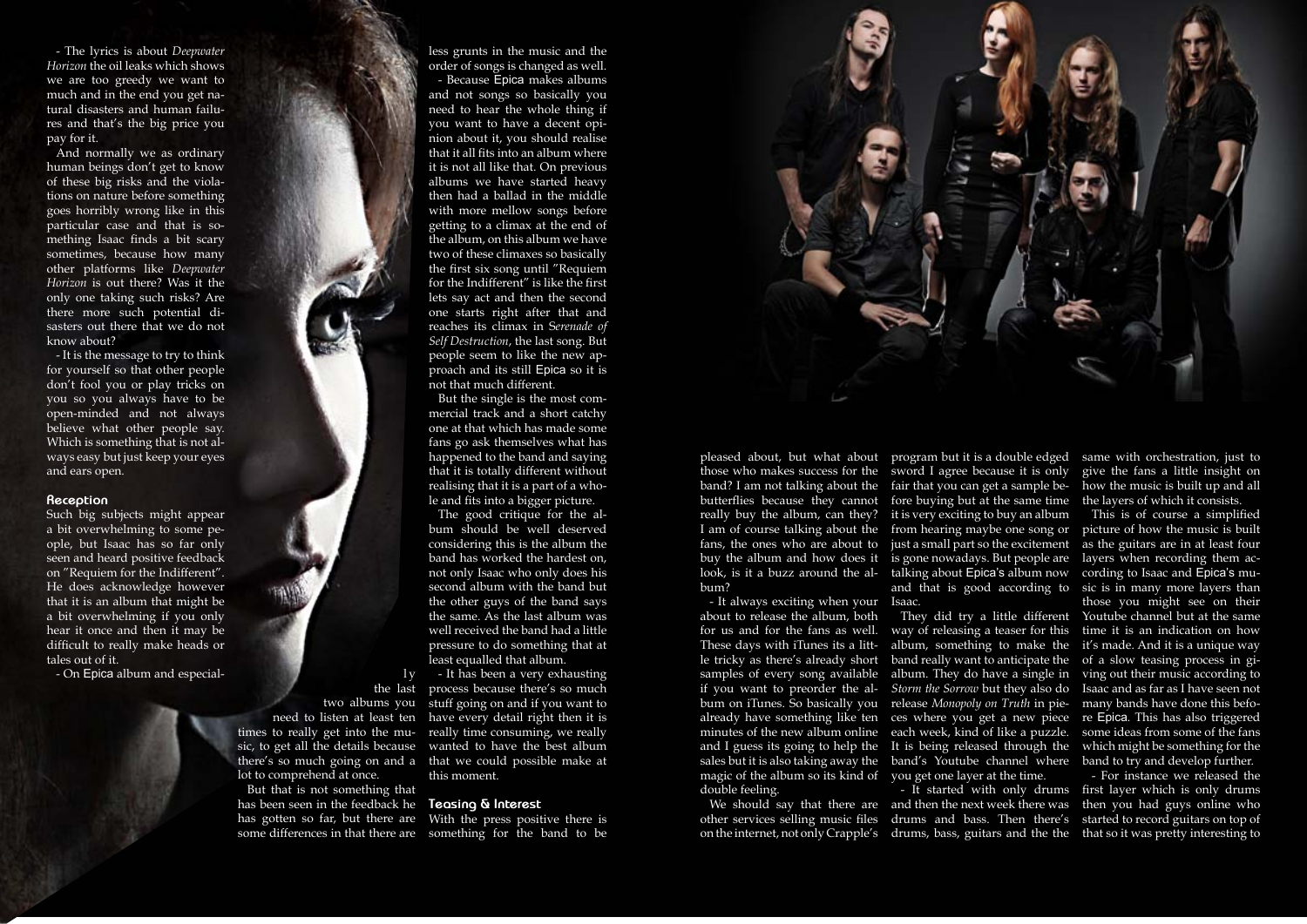

# see what they came up with be-**Touring** cause it was totally different from what I did.

It is a way of interacting with the fans that they didn't think of before but Isaac explain how they find it funny to see how some people see it as a challenge to play along with their drummer. And when I say it might be something for them to try for a later album Isaac sees the comfortable way of making music in that.

- Exactly, maybe we should make a whole album with them, we just do drums and they can do the rest.

So with the future of Epica settled, where you will be a part if you like but how about the touring? It will be a very big tour with many visuals and it will start in the Netherlands with the release party which will take place the  $16<sup>th</sup>$  of march a show which is sold out. Following that they will do some shows in Germany and then in april they will embark upon their European tour. Besides the European tour they have some festivals planned and Isaac mentioned the festival show in Falun which is their only date in

Sweden and he explains that this is due to Scandinavia being out of the way and makes the routing for a European tour difficult so he explains that he would like to do a tour of Scandinavia so that they can bring their entire stage show which is going to be more visual than before.

- We are for the tour looking for better light effects because most metal band have their backdrop and maybe some things here and there but there's not much going on except for the people playing. We happen to work with an extremely good lighting technician so

according to Isaac and he thinks art. They are also going to have we're still growing and that's fine what we see on the album cover take next steps and it means that - She'd never worked with metal bands before but went to a show of ours and just had a look around and saw what she could use and she is still working on that. We want to take it a little bit further and it also feels a bit refreshing, it is nice to be able to for me.

where thinking of changing the whole pyro setup because we've done that for quite some time of the album onto the stage, benow and just looking for cooler light effects.

And with cooler light effects comes lots of advantages compared to the pyrotechnical as they do not pay money for something that goes up in smoke, and also there are many venues nowadays that aren't that keen on the whole pyro thing. This is also something that comes with a bigger budget it looks good for them in that turing department.

way to take the atmospheres cause as Isaac said it was before like when they had finished the album it was all done and they were just musicians going out playing songs. So they decided to work on those details and incorporate them into their stage show with all the visuals like the drumkit being worked over to be made in the same character as special stands for the microphones and also special guitars for

This work on the visuals is a the tour. Some of these are from endorsements Isaac explains but they also work with a clothing designer to work out the right costumes for the tour.

But in tours with Epica things

**7 8**

# **http://is.gd/1AlJZV - our review http://www.myspace.com/epica**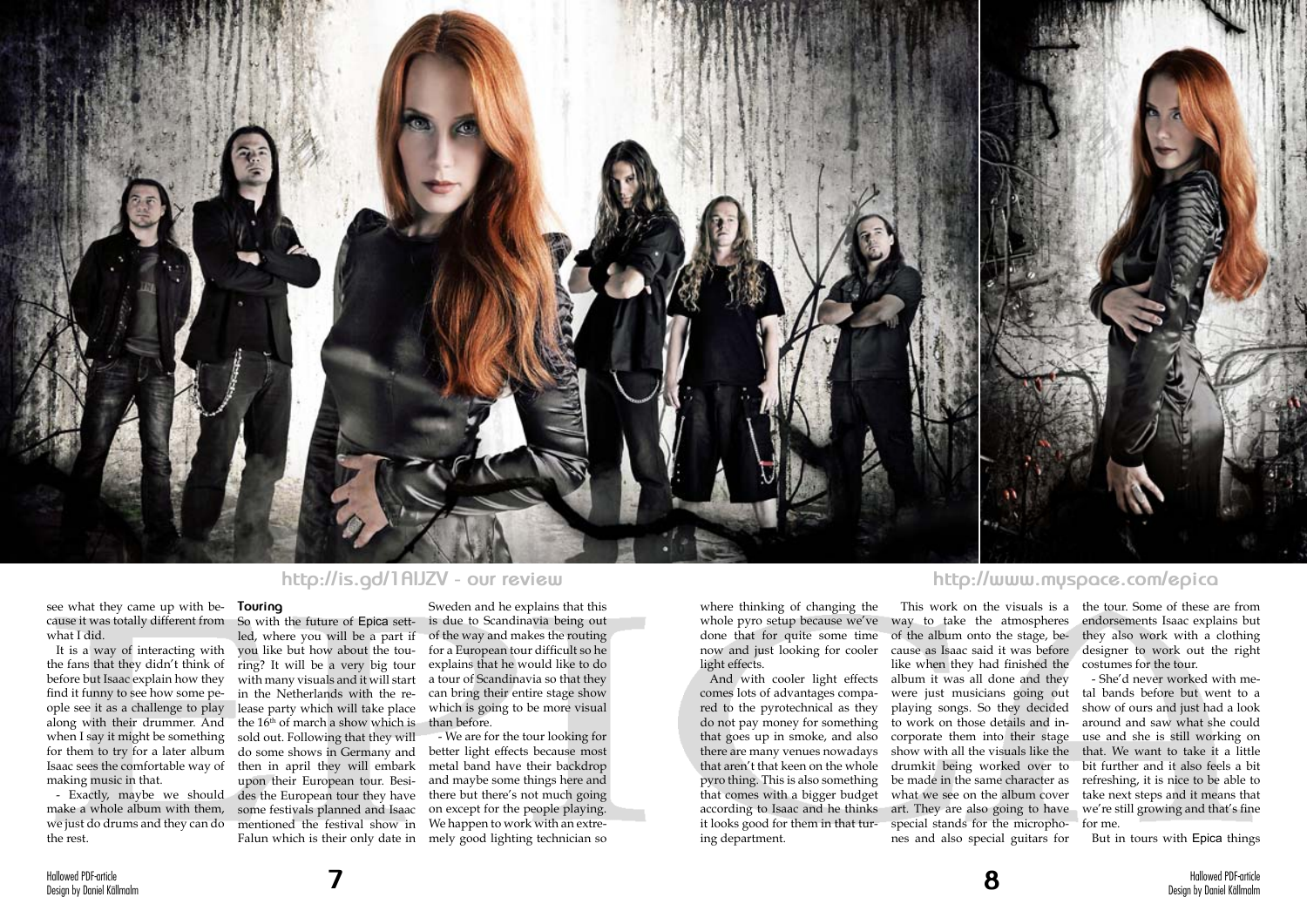what you get because Isaac also wants to credit all the loyal guys that work behind the scenes on their tours. The road crew who are a loyal bunch and are basically the same as they were in the beginning.

- And they all help us and they all want the band to become bigger as well so we have a whole team and it is looking good so far. It is likely that more tour da-

aren't always like what you see is a possible Scandinavian tour late any further information on tours, this or early next year, although the same goes if you want all the dates.

tes will show up later on the to keep yourself updated on the band's website, Isaac speaks of band's website as we do not have leased is the best you've done so that might only be because I am Swedish as all bands speaks of visiting here when I speak with them but you'll never know. He also mentioned possible Northand South American tours but none of that is confirmed but it album "Requiem for the Indifis probably likely that they might do something there as they are a band of a good stature these days. But for that you will have

### **The Climax at the end**

here and there on the album. In the artwork of "Requiem for the ming out of the mechanical stuff We have been looking at it in passing but the artwork is another thing on an album and that is often the first thing one sees when looking at an album and

We are nearing the end and we do that with a second climax, or at least another look at the new ferent" which is the fifth studio album from Epica. It is an album that Isaac is very satisfied with.

- I think it is kind of a cliché that you think an album you just re-

guitar player then definitely this is the most challenging album I have done.

He explains that with challenging he doesn't necessarily mean very complex structures and scales but it might be picking the notes at the right times in very complex melodies. And also to keep it a little bit more balanced and to avoid getting too much going on at the same time, there's also some cool guitar work going on

far but if I just talk personally as a the songs written by Isaac himself Indifferent" is made by the same do, he likes that kind of stuff he represents in a sense the balance artist who did Design the Universe, Stefan Heilemann and it that we have been talking of this entire interview.

there are also some very technical things which he finds amusing to explains.

- And for the solos, I couldn't have played them better than this and I am really proud of the whole guitar work.

- If you look at it, it is kind of abstract and you don't really see it but it basically represents a yin and yang sign with black and white, good and evil just a the balance in your life you need the bad to have the good and so on.

But we also have the person co-





**http://www.youtube.com/user/epica**